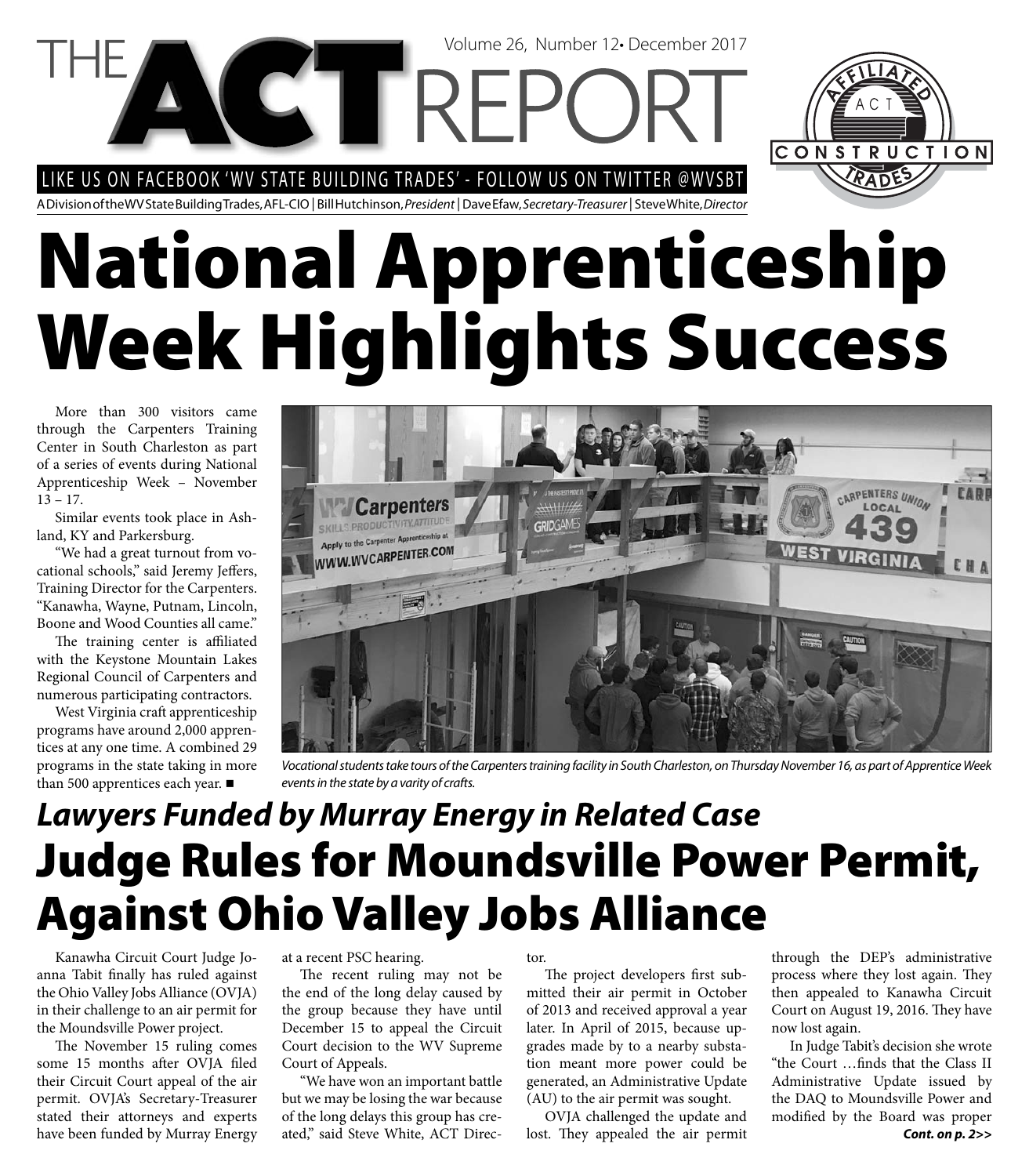#### **\$800 Million in Road Bonds Approved for Sale in Early 2018, \$400 Million for FY 2019** *2018 Legislative Session Starts January 10*

A Special Legislative Session was held on December 4 to give Governor Jim Justice the final approval needed to sell road bonds already ratified by voters.

Senate Bill 3001 gives Gov. Justice the authority to sell up to \$1.6 billion in general obligation bonds by 2021.

Justice has until July 1 to sell up to \$800 million in bonds, up to \$400 million in fiscal year 2018 and up to \$200 million in fiscal years 2019 and 2020.

The state has listed more than 600 planned infrastructure projects among all 55 counties.

Delegate Scott Brewer (D-Mason)

attempted to amend the bill to require the same wage protections currently in place for federal highway funds for the bond funds.

"I argued Davis-Bacon coverage would help local workers and businesses compete and keep our tax dollars in-state," said Brewer. "I also pointed out the repeal of our state prevailing wage law has completely failed to bring any of the promised savings but instead has hurt our local workers, contractors and communities."

Brewer pointed to evidence gathered on the www.WVBrokenPromise.com web site to back up his claim.

#### **Local 625 Food Drive**

Plumbers and Pipefitters Local 625 Apprentices, for the third year, put together a holiday season food drive for veterans.

Apprentices gathered 5070 food items, 1620 more than last year, for the VFW, which in turn made 75 baskets for Veterans who need help.

According to Training Coordinator Brett Matthews the food drive will from this time forward be named the Mike Oldham II Memorial food drive.

Oldham was a member of Local 625 and a decorated soldier who served in Afghanistan and Iraq. He was tragically killed in a motorcycle accident in 2016.

"Mike was a good union man and a great patriot," said Matthews. "The apprentices wanted to name it in his honor for his service to the country and the local."

Local 625 is based in Charleston and serves 15 counties in southern West Virginia. ■



UA Local 625 apprentices and members of the VFW got together for a food drive for local veterans and their families who need assistance during the holidays.

ACT has created the web site to focus on school projects where savings of 25% were promised.

"We can see the bids and we can see the payrolls," said Brewer. "It is just as we predicted, no savings, with wage and benefit cuts. It's time for the legislature to recognize they made a mistake and restore prevailing wage."

However Speaker of the House

"I argued Davis-Ba-

con coverage would

help local workers and

businesses compete

lars in-state,"

**Scott Brewer,** 

Delegate (D-Mason)

Tim Armstead  $(R-Kanawha)$ ruled the amendment not germane meaning it was not voted on.

Given the make-up of the current legislature and leadership it is unlikely any legislation to restore prevailing wage will be placed on an agenda even for discussion. and keep our tax dol-

West Virginia's 2018 Legislative Session will begin Wednesday, January 10.

#### *Judge Rules*

#### *Continued from Page 1*

in all respects, and that the OVJA has not demonstrated that the Board erred in affirming issuance of the Class II Administrative Update.

The Court further finds that the OVJA does not have a substantial right that is prejudiced by issuance of the AU."

During an October 23 hearing before Judge Tabit lawyers for OVJA were asked who was funding them. "Coal Interest's" was the response. Earlier in the month OVJA was before the state Public Service Commission where they have intervened in a siting certificate case for the Brooke County Power project.

When a representative was asked the same question, who was paying

Another tough budget year is expected as well as some bad bills that failed to pass in the last regular session.

In the 2017 session legislation aimed at making the wages paid on public projects secret almost passed and is likely to return. Legislation to ban any government agency from asking about a contractor's track re-

cord was also close to passing in 2017 and may return in 2018. Just asking a

question about a contractor's track record would be made illegal. Questions about completion times, wage violations, safety violations, excessive change orders or if a contractor participates in a training

program, pays any benefits or hires locally could all be made illegal.

for the many lawyers representing the group, the answer was "Murray Energy."

OVJA, with the help of the same law firm, has also tried to block energy projects in Ohio.

OVJA questioned the South Field Energy natural gas power plant in Columbiana County, Ohio and the same legal firm filed the paperwork.

The same firm is apparently opposing wind energy projects in Ohio on behalf of another group called CAARE (Campaign for American Affordable and Reliable Energy).

According to a recent news report it is unclear who is a member or officer of CAARE or who is paying for their services in these cases. ■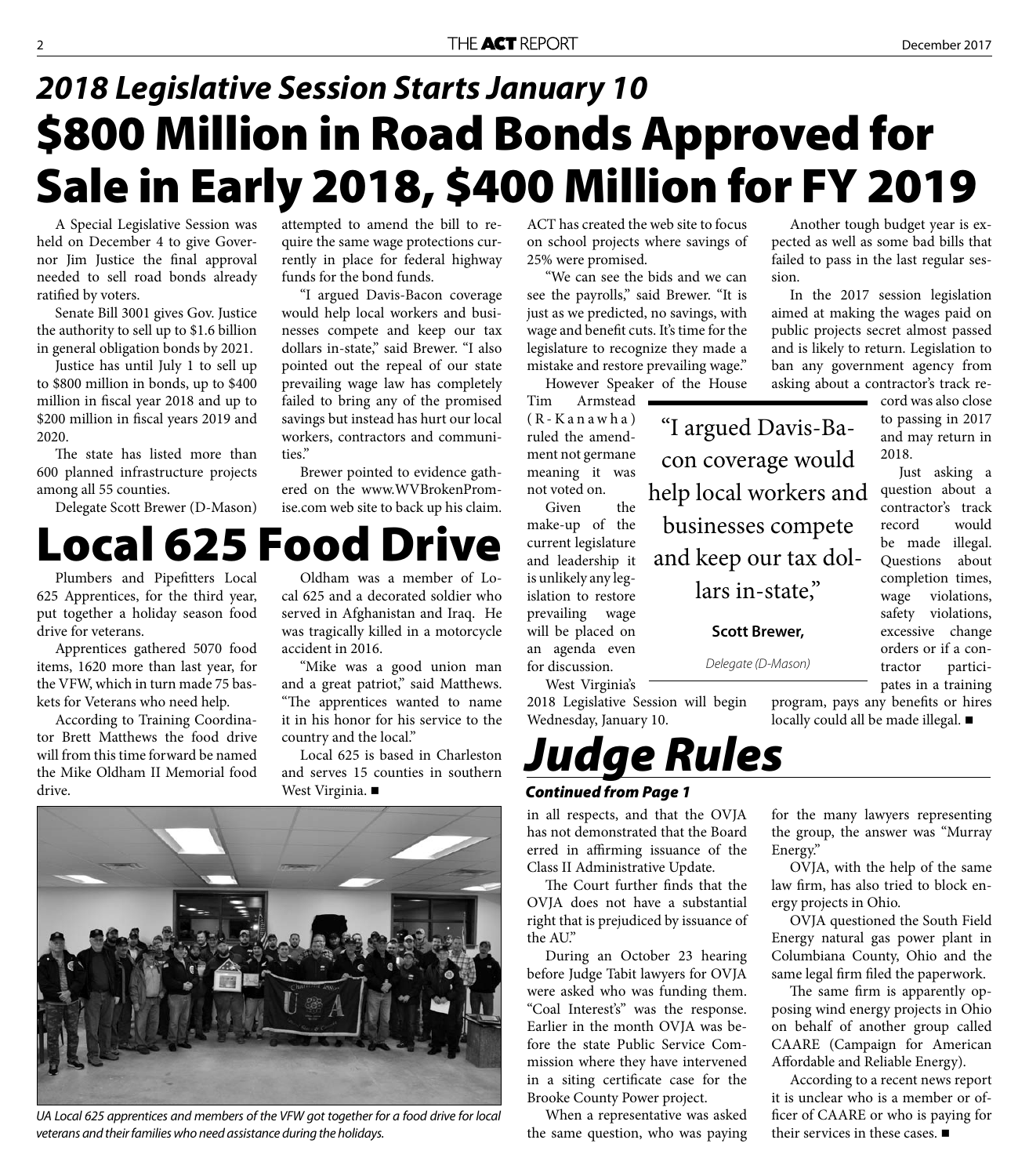### **WV Prevailing Wage Repeal Hurts Workers, Contractors and Communtities** *Promised Savings 'Just a Sham'*

Repeal of state prevailing wage law went into effect in May of 2016.

With more than a year of data the claim of great savings for taxpayers has never materialized.

ACT has created a web site called WVBrokenPromise.com where project data is collected and displayed.

The focus has been on school construction because proponents of prevailing wage repeal often promised huge savings to taxpayer in the amount of 25 percent or more.

The common theme was to claim three, and at times four schools could be built without prevailing wage for the same price as three schools.

The 'three for four' claim equates to a 25 percent reduction.

This claim was challenged repeatedly before legislators by both workers and contractors.

Labor costs typically are 25 per-

cent of any project so to claim such a savings means workers never get paid.

However the protests, and piles of data showing no savings would result from prevailing wage repeal, were ignored by the Republican leadership.

Repeal eventually passed on very slim margins, and with a few exceptions along party lines.

No Democrats voted for repeal.

since repeal shows that no savings at

"You can count the hours in a project and figure out what is not going into apprenticeship programs, drug and safety training, and other benefit pro-

grams,"

Secretary-Treasurer

**Dave Efaw,** 

all have been realized.

Bid results are almost the same from contractors who continue to pay at or above the prevailing wage levels as compared to those who have slashed wages and all but eliminated benefits.

"The promised savings have not materialized because they were just a sham from the start," said Dave Efaw, Secretary-Treasurer of the WV State Building Trades.

"It is time for the legislature to fix

this problem they have created and restore the prevailing wage law."

ACT is not only documenting the lack of savings, they are also documenting the loss of local jobs to imported workers, the decline of wages, the decline of apprentices, and poor quality found at a number of projects.

The total cost to taxpayers is not known but ACT is looking for a way to get reliable data to show legislators the costs.

"You can count the hours in a project and figure out what is not going into apprenticeship programs, drug and safety training, and other benefit programs," said Efaw. "You can also calculate the taxes not paid by imported workers, all of which add up to a bad deal for communities."

For more information go to www. wvbrokenpromise.com

#### **MUB Customers Say** "Hire Local **Construction Workers!" andMUB Ratepayers Want** LOCAL JOBS<br>FOR LOCAL WORKERS

These two messages are rotating on a electronic billboard on the Star City Bridge near Morgantown is promoting the hiring of local workers at Morgantown Utility Board (MUB) projects.

Local workers, who like all ratepayers recently faced steep rate increases, have been upset that construction jobs were going to out-of-area workers on a large \$70 million water treatment upgrade.

ACT sponsored the billboard to help raise awareness around 'jobs for local construction workers' as an important issue for communities.

MUB officials and local worker representatives have had recent meetings to discuss concerns.

### **Operating Engineers #132 Apprenticeship**

Operating Engineers Local 132 wants qualified candidates for their heavy duty equipment operator apprenticeship program.

The three year program trains in all aspects of operating heavy equipment including bulldozers, backhoes, cranes and excavators.

"We want members to be well versed in all types of equipment," said Allen Nelson, Training Director. "We focus on safety and productivity."

Each year an apprentice spends five weeks at the training center located south of Parkersburg.

Most of the training takes place during the winter.

Apprentices must get at least 1,000 hours of paid on-the-job training to advance each year.

Applications will be accepted at any WorkForce West Virginia Center

from January 8 through 19 between the hours of 9:00am and 3:00pm, Monday through Friday.

In order to qualify a person must be at least 18 years old, have a high school diploma or equivalent and have been a resident of West Virginia for at least one year.

An aptitude test will be given by the WorkForce Center.

A successful applicant will have a valid WV driver's license, be physically able to perform the work of the trade and pass a drug test.

The recruitment, selection, employment and training of apprentices shall be without discrimination because of age, race, color, religion, national origin, or sex and will conform to ADA regulations.

For more information call (304) 273-4852.

Data collected WV State Building Trades